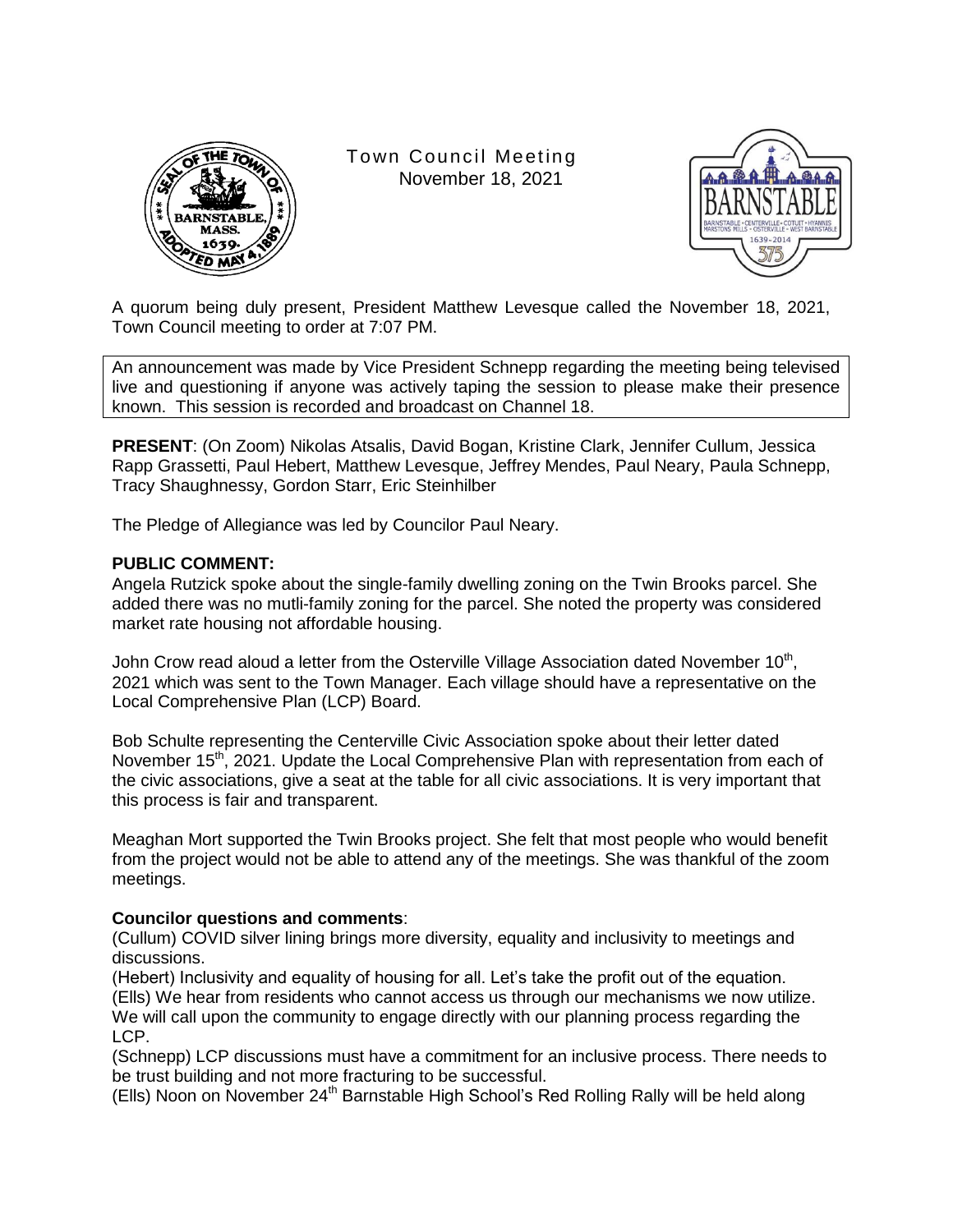Main Street in Hyannis. There will be a parade of floats and this year/s theme is "Celebrating the Youth of Our Barnstable Community".

# **TOWN MANAGER COMMUNICATIONS (update Exhibit A)**

- Update to the LCP Elizabeth Jenkins, Director of Planning and Development spoke about the October 21<sup>st</sup> establishment of the LCP Committee. She mentioned comments distributed to Council will be taken under advisement.
- 2022 Housing Choice Community Grant Program & MA Downtown Initiative Awards Announcement
- Budget Fiscal Year 2023
- \$41 million dollars received from the American Recuse Plan Acts funds
- Sewer construction for the Strawberry Hill Road Sewer Expansion project
- Jesse Schechtman has been appointed Director of Golf
- $\bullet$  One Love November 10<sup>th</sup> Barnstable Youth Commission
- $\bullet$  8<sup>th</sup> Annual Community Substance Abuse Prevention Forum hosted by the Youth Commission and Recreation Division.
- Youth and Family Outreach Coordinator with Recreation Division is Moriah Becal.

## **Councilor questions and comments:**

(Bogan) Hyannis Golf Course has tough roads for carts. (Ells) Hyannis Golf Course was purchased for the water. The Town maintained the golf course. Old Barnstable Golf course was created by us which is very different.

• Rob Steen, Assistant Director of Public Works, update to the Barnstable Comprehensive Wastewater Management Plan (CWMP). He gave an overview with a PowerPoint presentation. He discussed the Strawberry Hill Sewer Expansion project, which would be completed by 2023 and the Route 28 East Sewer Expansion Project, which would be bid out this winter. He mentioned the Vineyard Wind II project onshore route which had the first reading on the agenda.

#### **Councilor questions and comments:**

(Atsalis) Progress on Mother's Park pump station? (Steen) working on that project. (Schnepp) Marstons Mills School is that part of the wastewater treatment plant? (Steen) It is Part I of the Route 28 project and it will be replaced with a pump station.

• Workshop:

Mark Milne, Director of Finance discussed the CWMP fiscal policy. He spoke about the next five years and discussed how to fund it. The projects mentioned he explained would exceed \$300 million dollars. He mentioned Fiscal Year 28 loans and Fiscal Year 32 annual short falls.

(Bogan) There will be pain all around. (Milne) Will need decision regarding Debt Service by Fiscal year 2023 if debt exclusion is the answer we need to go forward for appropriations. (Bogan) There needs to be serious consideration of public wants regarding debt exclusion. (Hebert) Did the reduction from \$17,000 to \$10,000 cost to home owner affect the loan? (Milne) The reduction does not significantly affect the program overall. (Schnepp) If we go with a debt exclusion by Fiscal Year 2023 does it need to happen before July? (Bogan) move forward – the sooner the better. (Ells) Thank you – identify how we will proceed sooner rather than later. This is critical for us to reach outcomes offered in quality-of-life reasons CWMP. (Shaughnessy) Should we prep, consider both or a combination of ideas? (Ells) Council needs to direct Town Manager to move forward with project staff.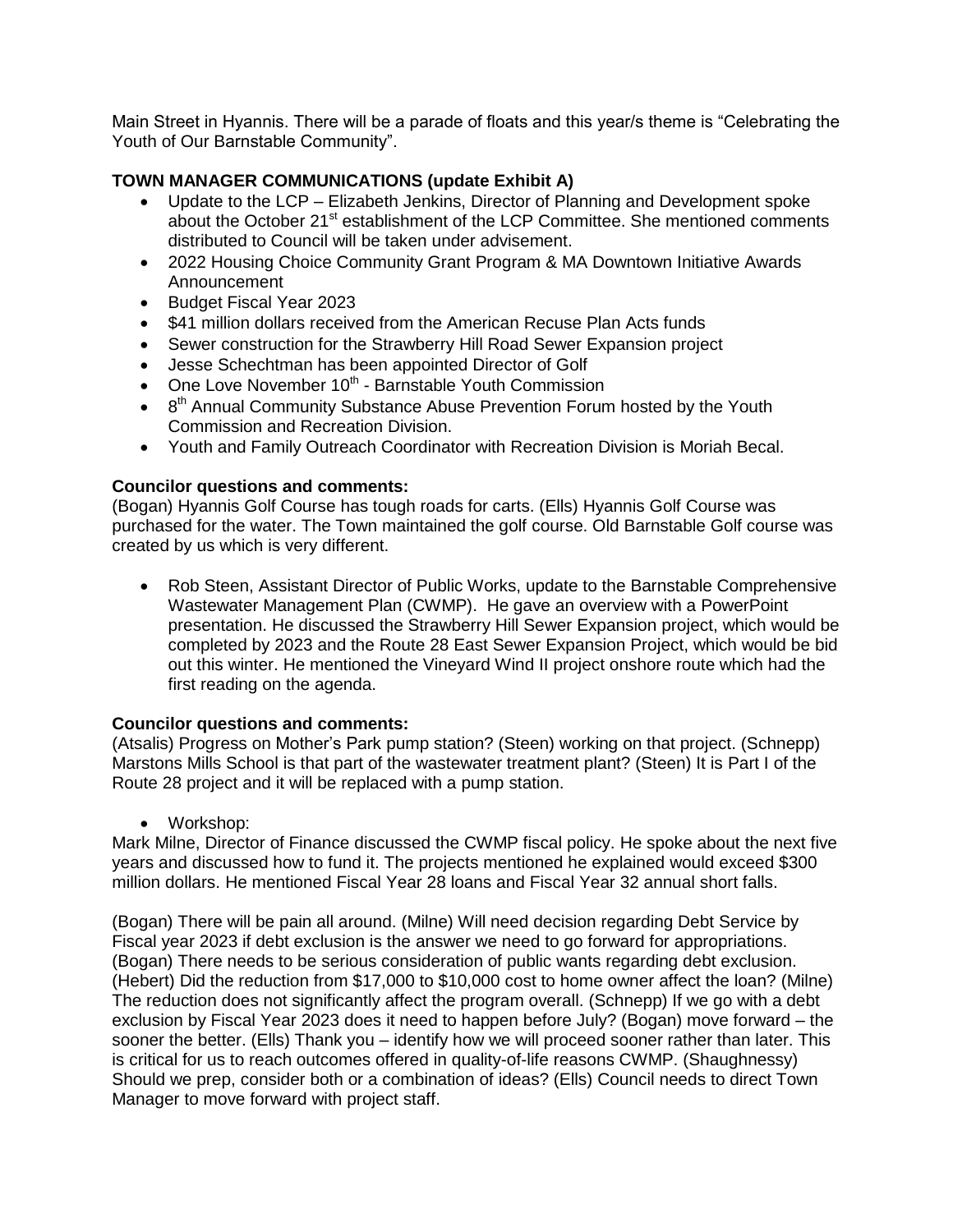# **ACT ON MINUTES**:

Upon a motion duly made and seconded it was to accept the minutes of November 4, 2021 as presented.

**VOTE: PASSES 13 YES**

**Roll Call: Atsalis, Bogan, Clark, Cullum, Rapp Grassetti, Hebert, Mendes, Levesque, Neary, Schnepp, Shaughnessy, Starr, Steinhilber.**

#### **COMMUNICATIONS- from elected officials, boards, committees, and staff commission reports, correspondence and announcements:**

(Shaughnessy) December  $4<sup>th</sup>$  Hyannis Stroll and the November 18, 2021 Hyannis Garden Club's Holiday Showcase.

(Atsalis) Centerville Stroll December  $4^{th}$  from 3 pm – 6 pm.

(Bogan) Osterville Stroll December 10<sup>th</sup>

(Clark) Congratulations Sarah Beal our great Channel Manager is getting married! (Hebert) Thank you Department of Public Works and the Town for the veteran's celebration and Hidden Wounds Memorial Bridge dedication ceremony.

(Schnepp) December  $19<sup>th</sup>$  there is a Councilor Select Board Association Per – and polyfluoroalkyl substances (PFAS) Panel discussion

Short Break to 9:30 PM – 9:36 PM

#### **2022-040 AUTHORIZATION TO EXPEND A FEDERAL FISCAL YEAR 2021 PATRICK LEAHY BULLETPROOF VEST PARTNERSHIP GRANT FROM THE U.S. DEPARTMENT OF JUSTICE OFFICE OF JUSTICE PROGRAMS IN THE AMOUNT OF \$20,000 INTRO: 11/18/2021**

Police Chief Matthew Sonnabend gave the rationale.

Upon a motion duly made and seconded it was

**RESOLVED:** That the Town Council does hereby authorize the Town Manager to contract for and expend a Federal Fiscal Year 2021 Patrick Leahy Bulletproof Vest Partnership Grant in the amount of **\$20,000** from the U.S. Department of Justice Office of Justice Programs for the purpose of funding costs associated with purchasing bulletproof vests for officers that have expiring bulletproof vests.

**VOTE: PASSES 13 YES**

**Roll Call: Atsalis, Bogan, Clark, Cullum, Rapp Grassetti, Hebert, Mendes, Levesque, Neary, Schnepp, Shaughnessy, Starr, Steinhilber.**

#### **2022-041 AUTHORIZATION TO EXPEND A FISCAL YEAR 2022 ARREST/JAIL DIVERSION GRANT IN THE AMOUNT OF \$67,712 FROM THE MASSACHUSETTS DEPARTMENT OF MENTAL HEALTH INTRO: 11/18/2021**

Police Chief Matthew Sonnabend gave the rationale. He explained the grant was for a licensed mental health counselor to accompany officers for in-field treatment.

# **Councilor questions and comments**:

(Cullum) Absolutely needed. (Hebert) Kind way to help our mentally ill.

Upon a motion duly made and seconded it was

**RESOLVED:** That the Town Council does hereby authorize the Town Manager to contract for and expend a Fiscal Year 2022 Massachusetts Department of Mental Health Arrest/Jail Diversion Grant in the amount of **\$67,712** from the Massachusetts Department of Mental Health for the purpose of funding the costs of contracting for the services of a full-time licensed clinician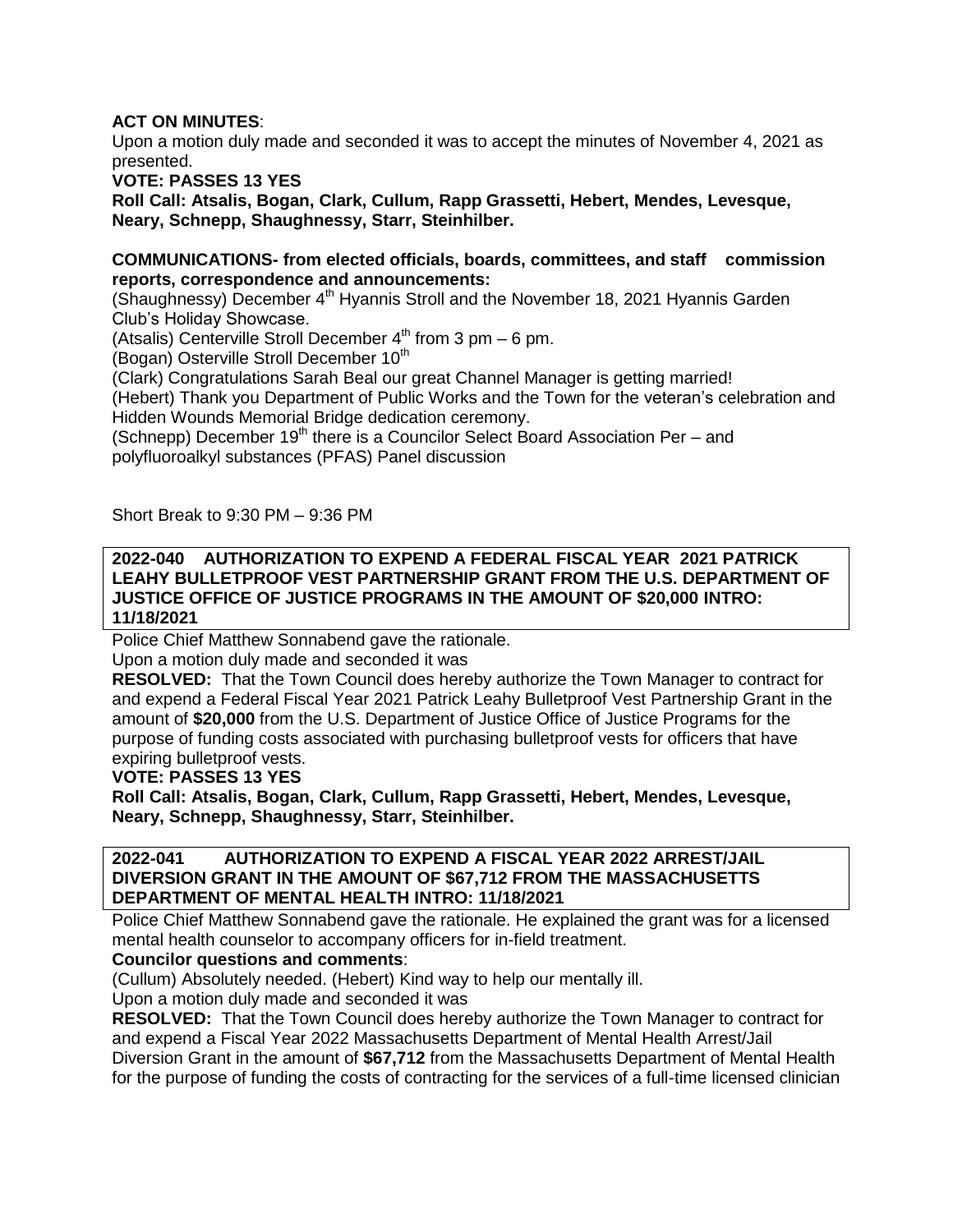as part of the Barnstable Police Department's implementation of its Co-Response Jail Diversion Program.

**VOTE: PASSES 13 YES**

**Roll Call: Atsalis, Bogan, Clark, Cullum, Rapp Grassetti, Hebert, Mendes, Levesque, Neary, Schnepp, Shaughnessy, Starr, Steinhilber.**

# **2022-042 ALLOCATION OF TAX LEVY FISCAL YEAR 2022 – TAX FACTOR INTRO: 11/18/2021**

Mark Milne, Director of Finance gave the rationale. He discussed tax policy and property tax levy shifting options: Split tax rate or residential exemption. Upon a motion duly made and seconded it was

**RESOLVED:** That the Town Council hereby votes to classify the Town of Barnstable under M.G.L. c. 40, § 56, the Classification Act, at a Residential Factor of 1 (one) for the Fiscal Year 2022.

**VOTE: Refer to Public Hearing 12/02/2021 - PASSES 13 YES**

**Roll Call: Atsalis, Bogan, Clark, Cullum, Rapp Grassetti, Hebert, Mendes, Levesque, Neary, Schnepp, Shaughnessy, Starr, Steinhilber.**

# **2022-043 ALLOCATION OF TAX LEVY FY22 – RESIDENTIAL EXEMPTION INTRO: 11/18/2021**

Upon a motion duly made and seconded it was

**RESOLVED:** That the Town Council hereby votes to adopt a Residential Exemption of twenty percent (20%) for fiscal year 2022.

**VOTE: Refer to Public Hearing 12/02/2021 - PASSES 13 YES**

**Roll Call: Atsalis, Bogan, Clark, Cullum, Rapp Grassetti, Hebert, Mendes, Levesque, Neary, Schnepp, Shaughnessy, Starr, Steinhilber.**

# **2022-044 APPROPRIATION AND LOAN ORDER IN THE AMOUNT OF \$2,750,000 FOR THE PURPOSE OF FUNDING DESIGN AND PERMITTING OF THE VINEYARD WIND 2 ROUTE SEWER EXPANSION PROJECT INTRO: 11/18/2021**

Councilor Bogan recused himself from this agenda item.

Upon a motion duly made and seconded it was

**ORDERED:** That the sum of **\$2,750,000** be appropriated for the purpose of funding the Vineyard Wind 2 Route Sewer Expansion Project, including the payment of costs incidental or related thereto; and that to meet this appropriation, that the Town Treasurer, with the approval of the Town Manager, is authorized to borrow \$2,750,000 under and pursuant to M.G.L. c. 44, §§7 or 8, or pursuant to any other enabling authority, and to issue bonds or notes of the Town therefor; and that in accordance with M.G.L. c. 44, §20, any premium received by the Town upon the sale of any bonds or notes authorized by this order, less any such premium applied to the payment of the costs of issuance of such bonds and notes, may be applied to pay such project costs, thereby reducing the amount authorized to be borrowed by this order by a like amount; and that the Town Manager is authorized to contract for and expend the appropriation made available for these purposes.

# **VOTE: Refer to Public Hearing 12/16/2021 - PASSES 12 YES**

**Roll Call: Atsalis, Clark, Cullum, Rapp Grassetti, Hebert, Mendes, Levesque, Neary, Schnepp, Shaughnessy, Starr, Steinhilber.**

**2022-045 APPROPRIATION AND LOAN ORDER IN THE AMOUNT OF \$3,500,000 FOR THE PURPOSE OF FUNDING DESIGN AND PERMITTING OF THE ROUTE 28 WEST SEWER EXPANSION PROJECT INTRO: 11/18/2021**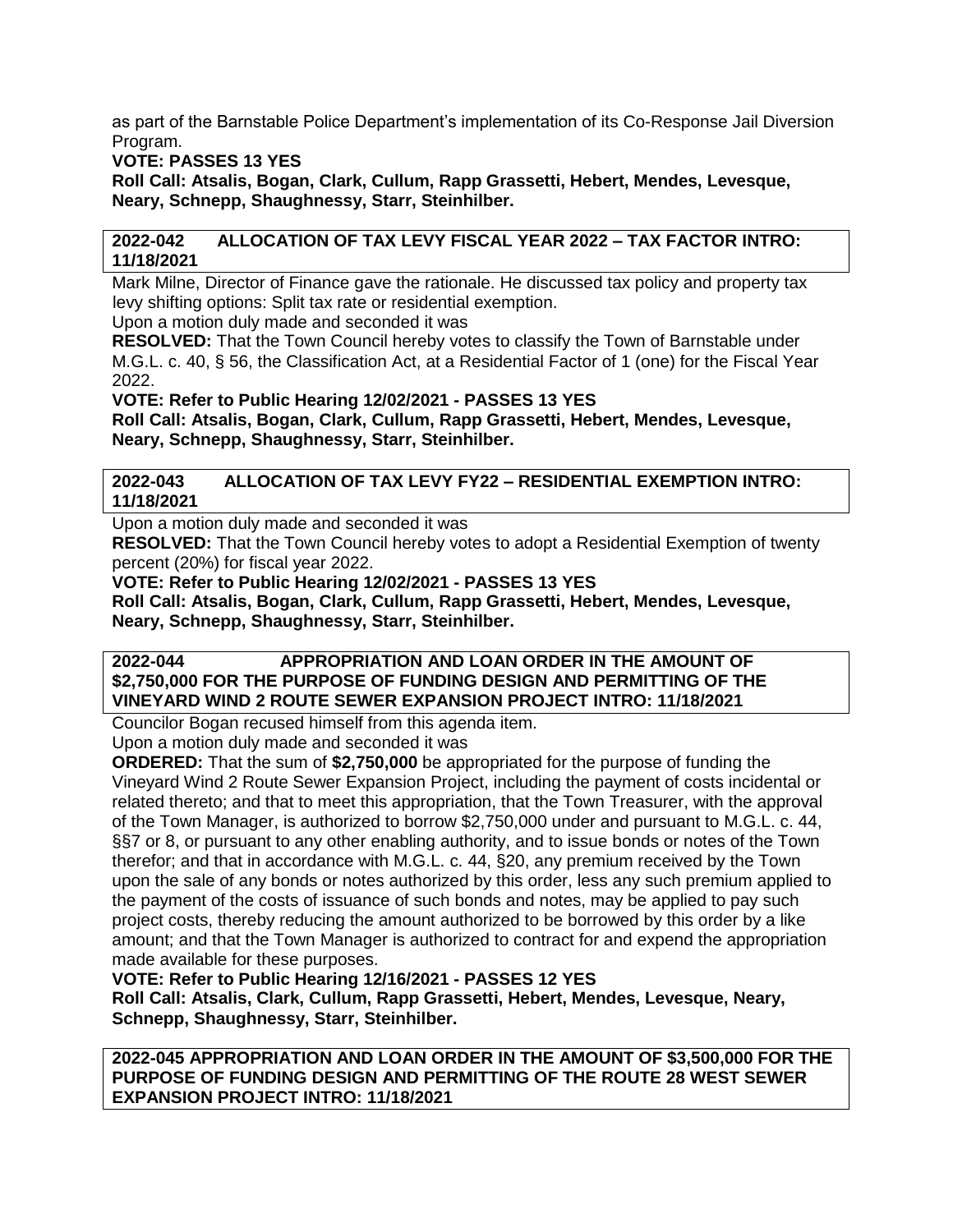Upon a motion duly made and seconded it was

**ORDERED:** That the sum of **\$3,500,000** be appropriated for the purpose of funding the Route 28 West Sewer Expansion Project, including the payment of costs incidental or related thereto; and that to meet this appropriation, that the Town Treasurer, with the approval of the Town Manager, is authorized to borrow \$3,500,000 under and pursuant to M.G.L. c. 44, §§7 or 8, or pursuant to any other enabling authority, and to issue bonds or notes of the Town therefor; and that in accordance with M.G.L. c. 44, §20, any premium received by the Town upon the sale of any bonds or notes authorized by this order, less any such premium applied to the payment of the costs of issuance of such bonds and notes, may be applied to pay such project costs, thereby reducing the amount authorized to be borrowed by this order by a like amount; and that the Town Manager is authorized to contract for and expend the appropriation made available for these purposes.

**VOTE: Refer to Public Hearing 12/16/2021 - PASSES 13 YES Roll Call: Atsalis, Bogan, Clark, Cullum, Rapp Grassetti, Hebert, Mendes, Levesque, Neary, Schnepp, Shaughnessy, Starr, Steinhilber.**

**2022-046 TRANSFER ORDER REQUEST OF \$600,000 FOR THE PURPOSE OF FUNDING OUTSIDE CONTRACTOR COSTS ASSOCIATED WITH STORM DEBRIS REMOVAL RESULTING FROM THE OCTOBER 27, 2021 NOR'EASTER INTRO: 11/18/2021**

Mark Milne, Director of Finance gave the rationale. He spoke about the extensive tree damage from the October 27, 2021 storm.

## **Councilor questions and comments**:

(Rapp Grassetti) inquired about the clean up and how was it progressing? (Steen) Explained all of the 144 miles of main roads have been cleared and working through the remaining 143 miles (out of 290 miles) of secondary streets.

(Rapp Grassetti) Any reimbursements? (Milne) sent cost reports to Massachusetts Emergency Management Agency (MEMA). Will look into Federal Emergency Management Agency (FEMA) reimbursements as well.

Upon a motion duly made and seconded it was

**ORDERED:** That the sum of **\$250,000** be transferred from the Town Council Reserve Fund, and that the sum of **\$350,000** be transferred from the Department of Public Works Fiscal Year 2022 Capital Outlay budget, for a total of **\$600,000** to the Department of Public Works Operating Expense budget to pay for outside contractor costs for storm debris removal associated with the October 27, 2021 Nor'easter.

**VOTE: PASSES 13 YES**

**Roll Call: Atsalis, Bogan, Clark, Cullum, Rapp Grassetti, Hebert, Mendes, Levesque, Neary, Schnepp, Shaughnessy, Starr, Steinhilber.**

#### **Jump to 2022-048**

**2022-048 AMENDING TOWN COUNCIL ORDER 2021-024, AS APPROVED ON NOVEMBER 19, 2020, WHICH AUTHORIZED THE APPROPRIATION AND TRANSFER OF COMMUNITY PRESERVATION FUNDS FOR THE ACQUISITION OF 830 WAKEBY ROAD, MARSTONS MILLS, AND THE PLACEMENT OF A CONSERVATION RESTRICTION ON THE PROPERTY TO BE HELD BY BARNSTABLE LAND TRUST, TO REFLECT THE RECEIPT OF A DRINKING WATER SUPPLY PROTECTION GRANT AND TO ADD A SECOND GRANTEE AS CO-HOLDER OF THE CONSERVATION RESTRICTION INTRO: 11/18/2021**

Lindsey Counsel, Chair of Community Preservation Committee gave the rationale. Kate Connolly, Assistant Town Attorney explained this was an amendment to a previous vote on Town Council Order 2021 - 024. She noted the amendments were receipt of a Drinking Water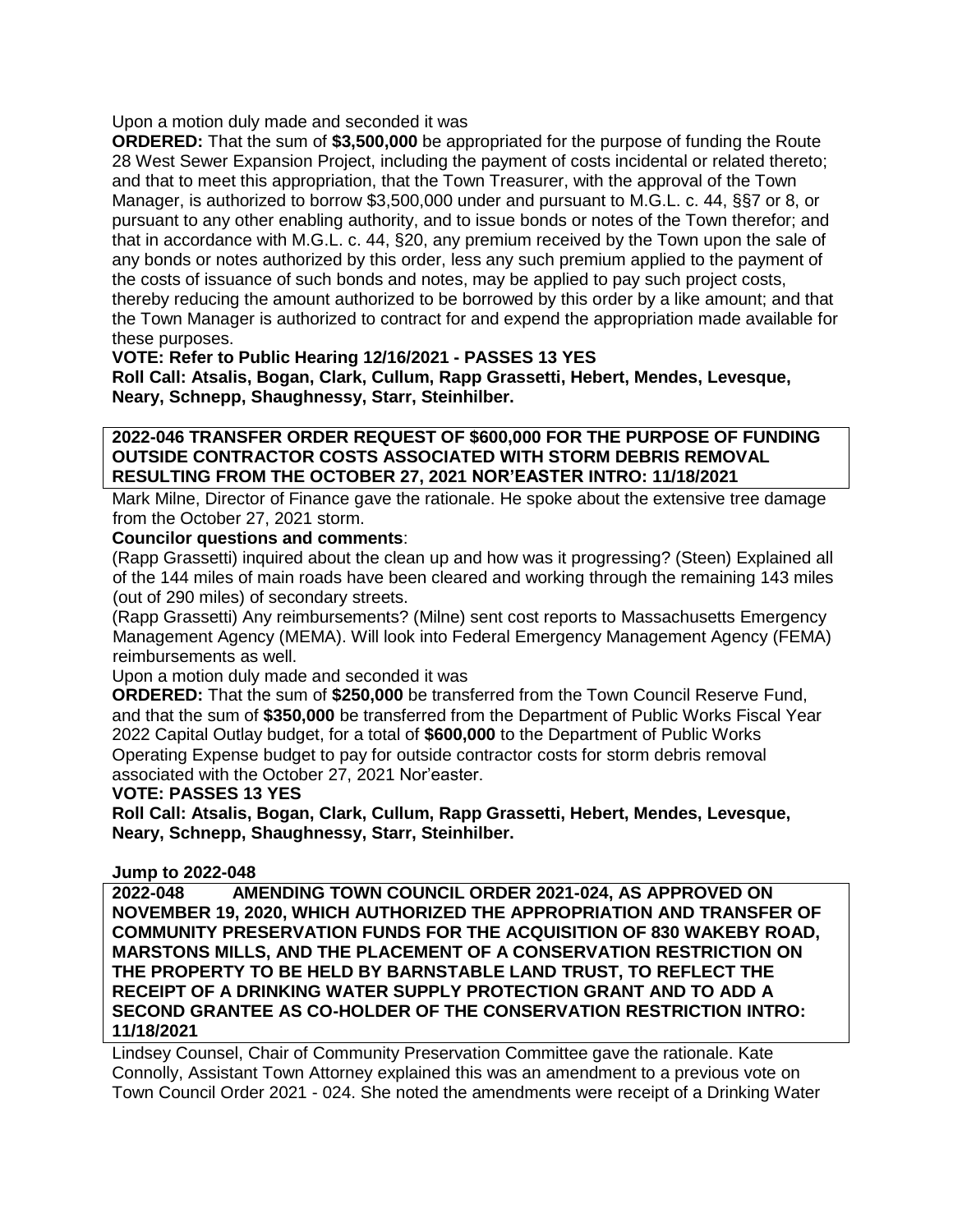Supply Protection Grant and to add a second Grantee Centerville, Osterville and Marstons Mills (COMM) Fire District as a co-holder of the Conservation Restriction.

Upon a motion duly made and seconded it was

**RESOLVED:** That Town Council Order 2021-024, as approved on November 19, 2020, which authorized the appropriation and transfer of Five Hundred Thousand Dollars (\$500,000) from the amount set aside for open space and recreation in Community Preservation Open Space/Recreation funds for the acquisition of 15.3 acres at 830 Wakeby Road, Marstons Mills, shown on Barnstable Assessors Map 013, Parcel 003, (and as more particularly described as Lot 2 on Plan Book 691 Page 82, which plan of record was not available at the time of said November 19, 2020 vote), pursuant to the provisions of the Community Preservation Act, G.L.c. 44B, and the Conservation Restriction statute, G.L. c. 184, Sections 31-33, representing a portion of the total amount of Five Hundred Twenty-Five Thousand, Six Hundred Eighty Dollars (\$525,680) for the acquisition of the property, is hereby amended as follows:

That the Town Council does hereby authorize the Town Manager to contract for and expend a Drinking Water Supply Protection Grant in the amount of Two Hundred Fifty-One Thousand, Five Hundred Seventy-Two Dollars and Fifty Cents (\$251,572.50) from the Commonwealth of Massachusetts, Executive Office of Energy and Environmental Affairs as matching funds to the amount of \$250,000 that the Town of Barnstable will pay, with such funds used to reimburse the Community Preservation Open Space/Recreation Fund, plus \$1,572.50 provided on a reimbursement basis to cover closing costs and associated recording fees; and further that the Conservation Restriction to be placed on the property will be held by the CENTERVILLE-OSTERVILLE-MARSTONS MILLS FIRE DISTRICT as the designated primary grantee and by the Barnstable Land Trust as the designated secondary grantee, which is contributing \$25,680 in both funding and in kind contributions, for DRINKING WATER SUPPLY PROTECTION AND CONSERVATION PURPOSES. Said Restriction is subject to approval by the Secretary of Energy and Environmental Affairs and the Department of Environmental Protection. Further it is resolved that the Town Manager is authorized to execute, receive, deliver and record any written instruments for the stated purposes.

#### **VOTE: PASSES 13 YES**

**Roll Call: Atsalis, Bogan, Clark, Cullum, Rapp Grassetti, Hebert, Mendes, Levesque, Neary, Schnepp, Shaughnessy, Starr, Steinhilber.**

## **2022-049 AUTHORIZATION TO EXPEND A COVID-19 RESPONSE FUNDING GRANT FOR MUNICIPAL SHELLFISH PROGRAMS AND INDUSTRY SUPPORT PROGRAM FOR FISCAL YEAR 2021-2022 FROM THE WOODS HOLE SEA GRANT AND MIT SEA GRANT IN THE AMOUNT OF \$10,000 INTRO: 11/18/2021**

Derek Lawson, Director of Marine and Environmental Affairs gave the rationale.

# Upon a motion duly made and seconded it was

**RESOLVED:** That the Town Council does hereby authorize the Town Manager to contract for and expend a COVID-19 Response Funding Grant for Municipal Shellfish Programs and Industry Support Program for Fiscal Year 2021-2022 in the amount of **\$10,000** from the MIT Sea Grant and Woods Hole Sea Grant, in partnership with Cape Cod Cooperative Extension, as part of National Sea Grant funding programs, for the purpose of enhancing the Town's oyster propagation efforts for recreational shellfishing.

#### **VOTE: PASSES 13 YES**

**Roll Call: Atsalis, Bogan, Clark, Cullum, Rapp Grassetti, Hebert, Mendes, Levesque, Neary, Schnepp, Shaughnessy, Starr, Steinhilber.**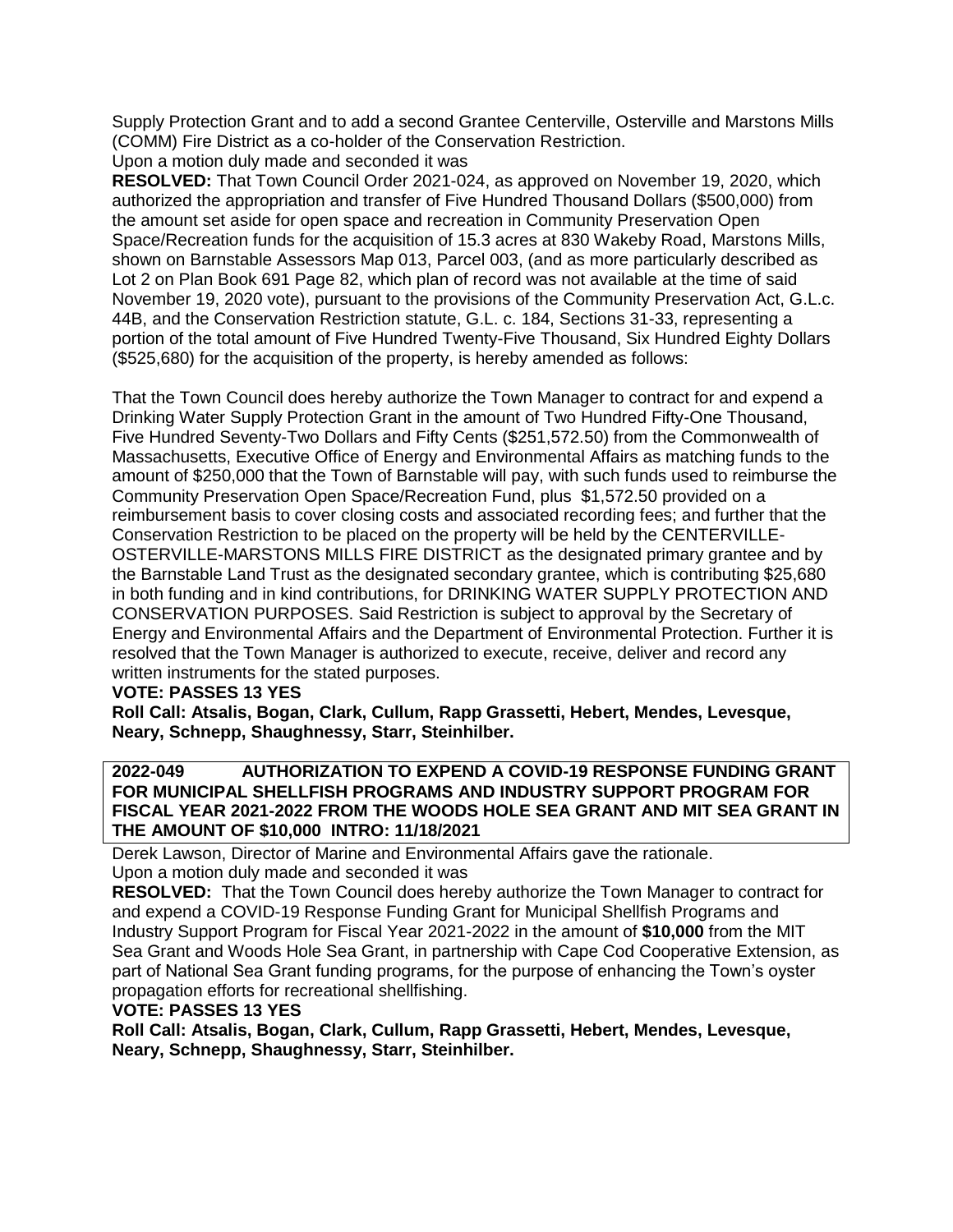# **2022-050 SUPPLEMENTAL APPROPRIATION ORDER IN THE AMOUNT OF \$8,490 FOR THE HEAVY DUTY TRUCK SCALE REPLACEMENT PROJECT AT THE SOLID WASTE DIVISION OF THE DEPARTMENT OF PUBLIC WORKS INTRO: 11/18/2021**

Upon a motion duly made and seconded it was

**ORDERED:** That the amount of **\$8,490** be appropriated and added to the \$100,000 appropriated under Town Council Order 2020-125 for a revised appropriation amount of \$108,490 for the purpose of funding the Heavy Duty Truck Scale Replacement Project at the Solid Waste Division; and that \$8,490 be transferred from the Solid Waste Enterprise Fund reserves to fund this appropriation.

# **VOTE: Refer to Public Hearing 12/16/2021 - PASSES 13 YES**

**Roll Call: Atsalis, Bogan, Clark, Cullum, Rapp Grassetti, Hebert, Mendes, Levesque, Neary, Schnepp, Shaughnessy, Starr, Steinhilber.**

# **2022-051 APPOINTMENTS TO A BOARD/COMMITTEE/COMMISSION INTRO: 11/18/2021**

Upon a motion duly made and seconded it was

**RESOLVED:** That the Town Council appoints the following individuals to a multiple-member Board/Committee/Commission: **Infrastructure and Energy Committee:** Kathryn Hautanen, as a regular member to a term expiring 06/2024

**VOTE: Refer to Public Hearing 12/16/2021 - PASSES 13 YES**

**Roll Call: Atsalis, Bogan, Clark, Cullum, Rapp Grassetti, Hebert, Mendes, Levesque, Neary, Schnepp, Shaughnessy, Starr, Steinhilber.**

**Jump to 2022-047**

**2022-047 SUSPENSION OF TOWN COUNCIL RULE 1 TO MOVE UP BY ONE MEETING DATE EACH OF THE RESPECTIVE TOWN COUNCIL MEETINGS AT WHICH PRESIDENT AND VICE PRESIDENT OF THE TOWN COUNCIL ARE NOMINATED AND ELECTED INTRO: 11/18/2021**

Upon a motion duly made and seconded it was

**RESOLVED:** That the Town Council does hereby suspend Rule 1 of the Town Council Rules to allow the organizational meeting of the Town Council at which nominations shall be made for President and Vice President of the Council to take place at this meeting and to allow the election of President and Vice President of the Council to take place at the Council's next regular meeting scheduled for December 2, 2021.

**VOTE: PASSES Roll Call: 8 YES (Atsalis, Cullum, Mendes, Levesque, Neary, Schnepp, Shaughnessy, Steinhilber) 5 NO (Bogan, Clark, Rapp Grassetti, Hebert, Starr)**

# **Nominations:**

Janet Murphy, Assistant Town Clerk read aloud, this evening we will accept nominations from the floor first for the office of the President of the Council, followed by the office of Vice president for the year 2022.

Rules for the evening are thus: In order for a name to be placed in nomination, I will need a motion to nominate and a second.

This evening we are merely creating a slate if nominees. Are there any questions?

Seeing none I now open the floor nominations for the office for President 1. David Bogan